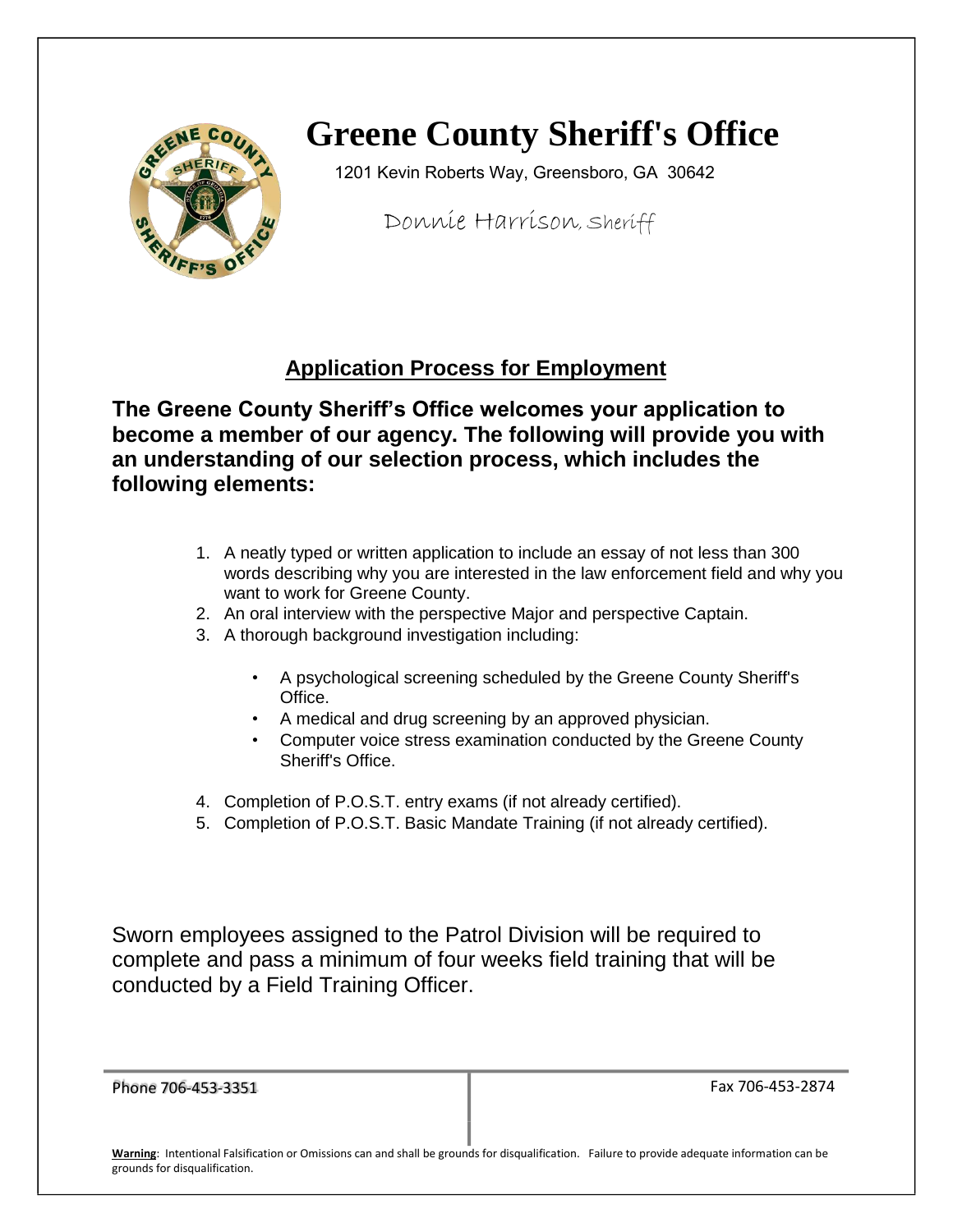# Greene County Sheriff's Office Application for Employment



### 1201Kevin Roberts Way, Greensboro, GA, 30642

Donnie Harrison, Sheriff

Phone 706-453-3351 **Fax 706-453-2874**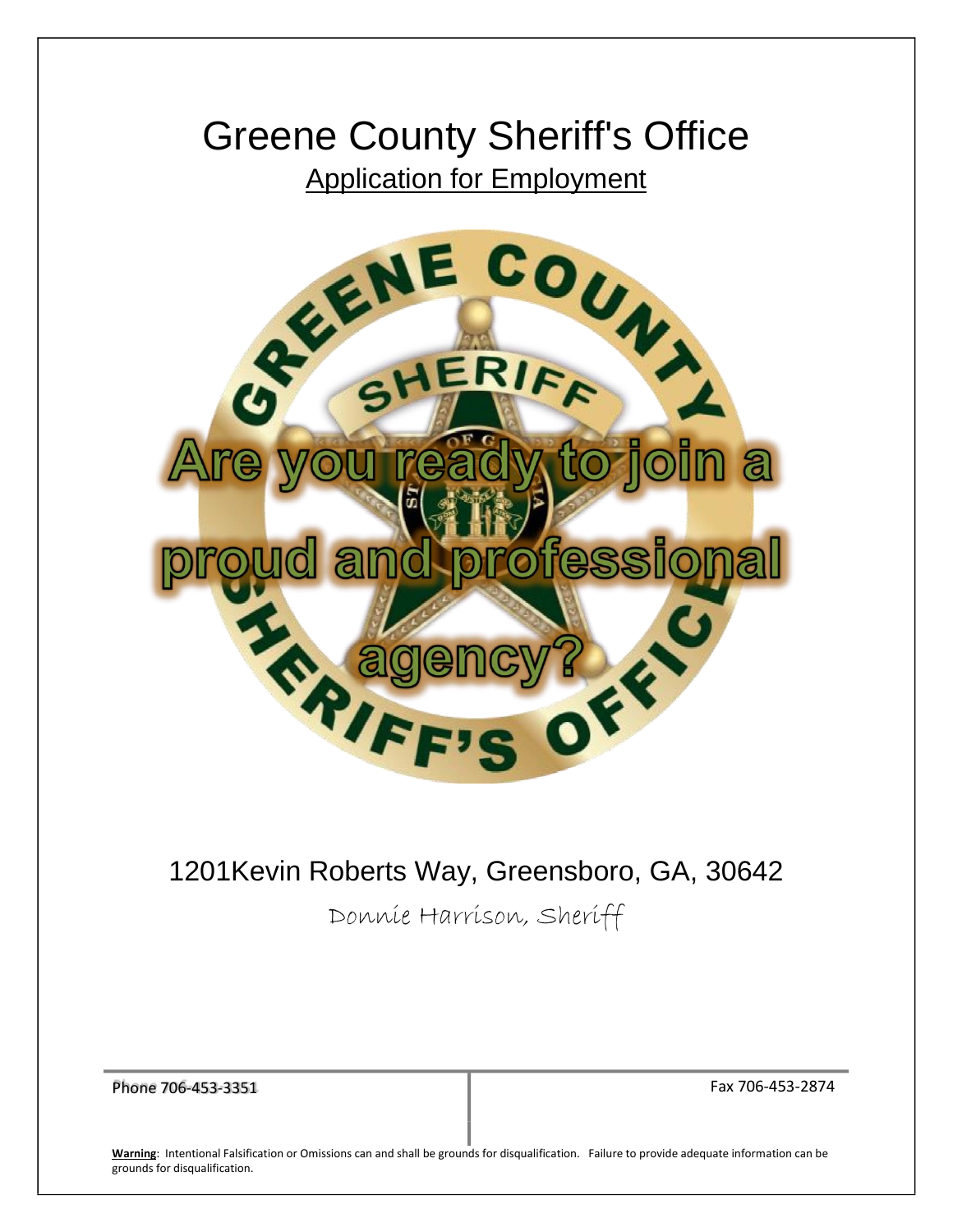Greene County Sheriff's Office Application Process

Phase 1

Submit Completed Application with Essay

Application Reviewed for Accuracy/Completeness

Background Investigation conducted

Preliminary Interview

Phase 2

Computer Voice Stress Examination

Psychological Examination

Medical/Drug Screen

Phase 3

Final Interview

Probationary Offer of Employment

Completion of POST Training (if not certified)

## **Required Documentation**

- **1. Birth Certificate**
- **2. High School Diploma or G.E.D**
- **3. P.O.S.T. Certificates (if applicable)**
- **4. DD 214 (if applicable)**
- **5. Copy of current driver's license**

Phone 706-453-3351 Fax 706-453-2874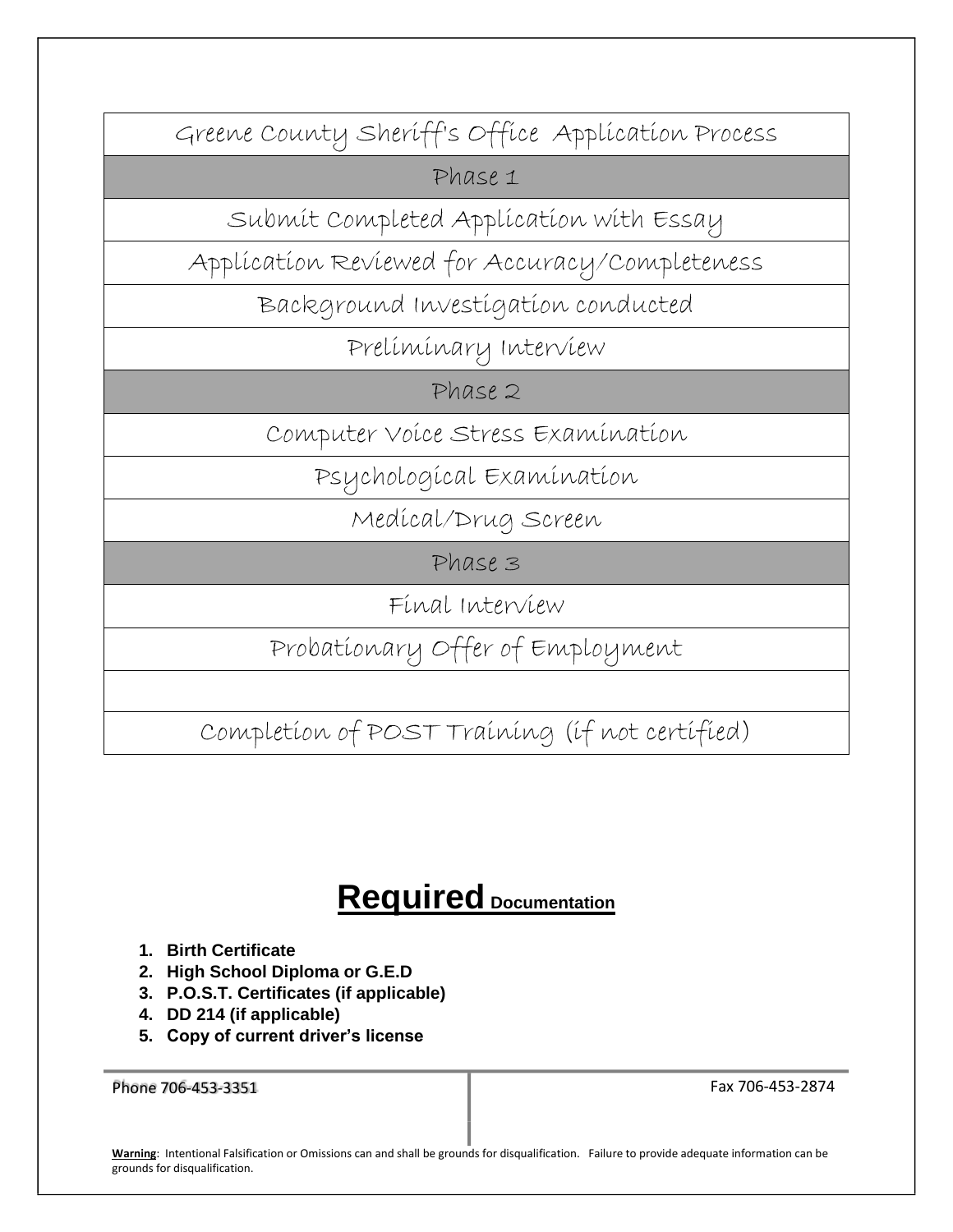**Warning:** Intentional Falsification or Omissions can and shall be grounds for disqualification.

**Failure to provide adequate information can be grounds for disqualification.** 

#### **"We are an equal opportunity employer"**

We consider applicants for all positions without regard to race, color, sex, religion, national origin, age, martial or veteran status, the presence of a disability or any other legally protected status.

### **Personal Data**

| Position Applied For: _         |                                                                                                                                               |                |                            |                  |
|---------------------------------|-----------------------------------------------------------------------------------------------------------------------------------------------|----------------|----------------------------|------------------|
| <b>Last Name</b>                | First (given)                                                                                                                                 |                | Middle                     |                  |
| <b>Street Address</b>           | Apt. #                                                                                                                                        | City           | <b>State</b>               | Zip              |
| Telephone:<br>Home              |                                                                                                                                               | Work           |                            | Cell             |
| Email                           | Date of Birth                                                                                                                                 |                | Are you over 18 years old? |                  |
| I WILL ACCEPT:                  |                                                                                                                                               |                |                            |                  |
| Temporary Work [ ]              | Part-time Work [ ]                                                                                                                            | Shift Work [ ] | Weekend/Holiday Work [ ]   |                  |
| government permission to do so? | Are you eligible to work in the United States either because you are a U.S. Citizen or have U.S.                                              |                |                            |                  |
| Phone 706-453-3351              |                                                                                                                                               |                |                            | Fax 706-453-2874 |
| grounds for disqualification.   | Warning: Intentional Falsification or Omissions can and shall be grounds for disqualification. Failure to provide adequate information can be |                |                            |                  |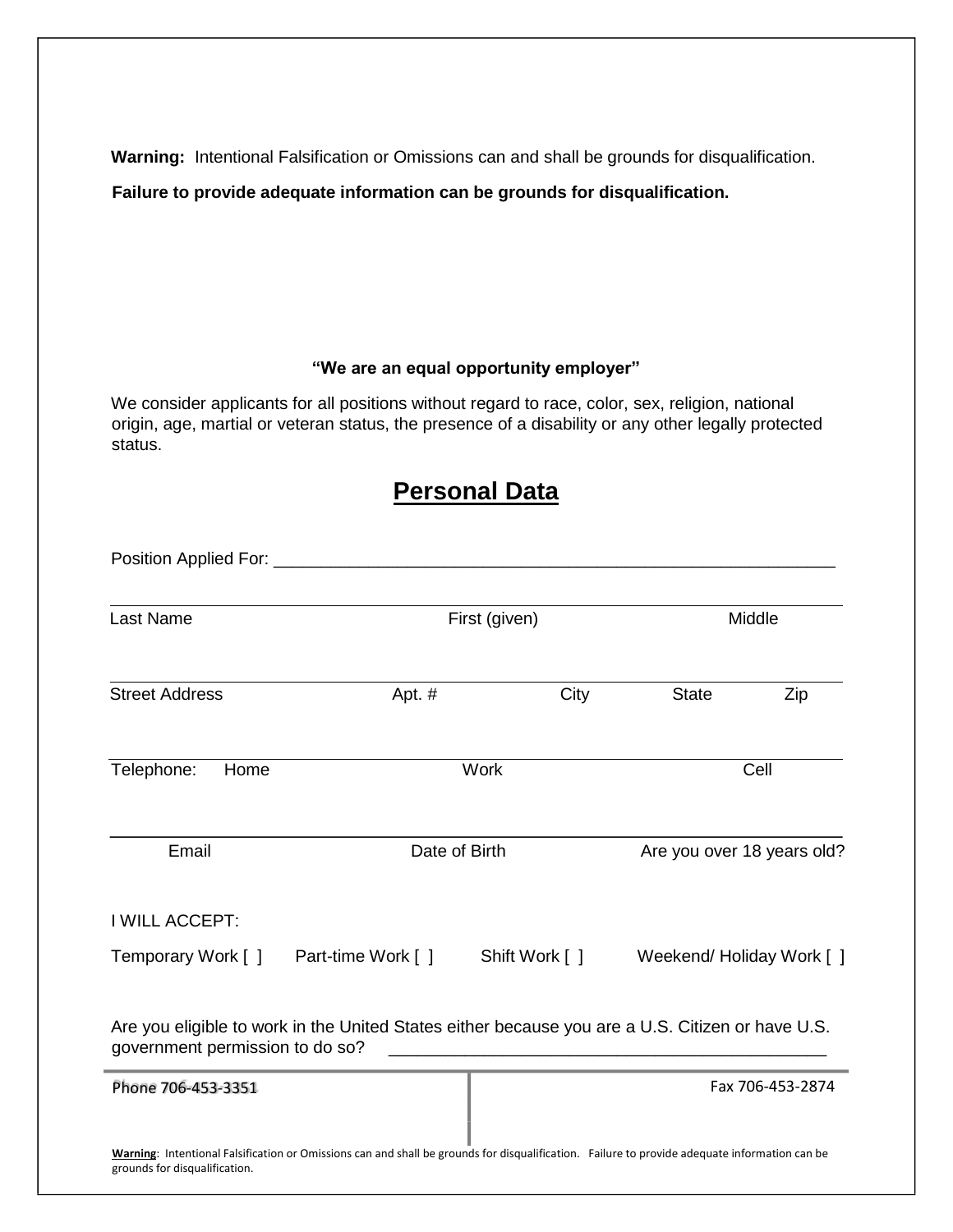| Have you ever worked or applied with the Greene County Sheriff's Office before?<br>Are you able to perform the job duties listed for the position you are applying for without an<br>If an accommodation is needed, how would you perform the<br>accommodation?<br>job duties, and with what accommodation(s)?<br>Do you have a valid driver's license? Yes [ ] No [ ] |
|------------------------------------------------------------------------------------------------------------------------------------------------------------------------------------------------------------------------------------------------------------------------------------------------------------------------------------------------------------------------|
|                                                                                                                                                                                                                                                                                                                                                                        |
|                                                                                                                                                                                                                                                                                                                                                                        |
|                                                                                                                                                                                                                                                                                                                                                                        |
|                                                                                                                                                                                                                                                                                                                                                                        |
|                                                                                                                                                                                                                                                                                                                                                                        |
| What other states have you had a Driver's License? _____________________________                                                                                                                                                                                                                                                                                       |
| List any Traffic Violations (including accidents) in the past 5 years and dates:                                                                                                                                                                                                                                                                                       |
| Have you ever be convicted of a criminal offense in Georgia or any other state?<br>$\mathsf{No}[\ ]$<br>If yes, give details (date, location, charge, and disposition):<br>Yes $[ ]$                                                                                                                                                                                   |
| How many people live in your household? _________<br>Criminal record of adults living in your household? (crime,/charge, court, date – disposition:<br>dismissed, fined, probation, etc.)                                                                                                                                                                              |
| NOTE: A conviction will not necessarily bar you from employment. Each conviction will be judged on its own merits with respect to<br>time, circumstances, and seriousness.                                                                                                                                                                                             |
| Phone 706-453-3351<br>Fax 706-453-2874<br>Warning: Intentional Falsification or Omissions can and shall be grounds for disqualification. Failure to provide adequate information can be                                                                                                                                                                                |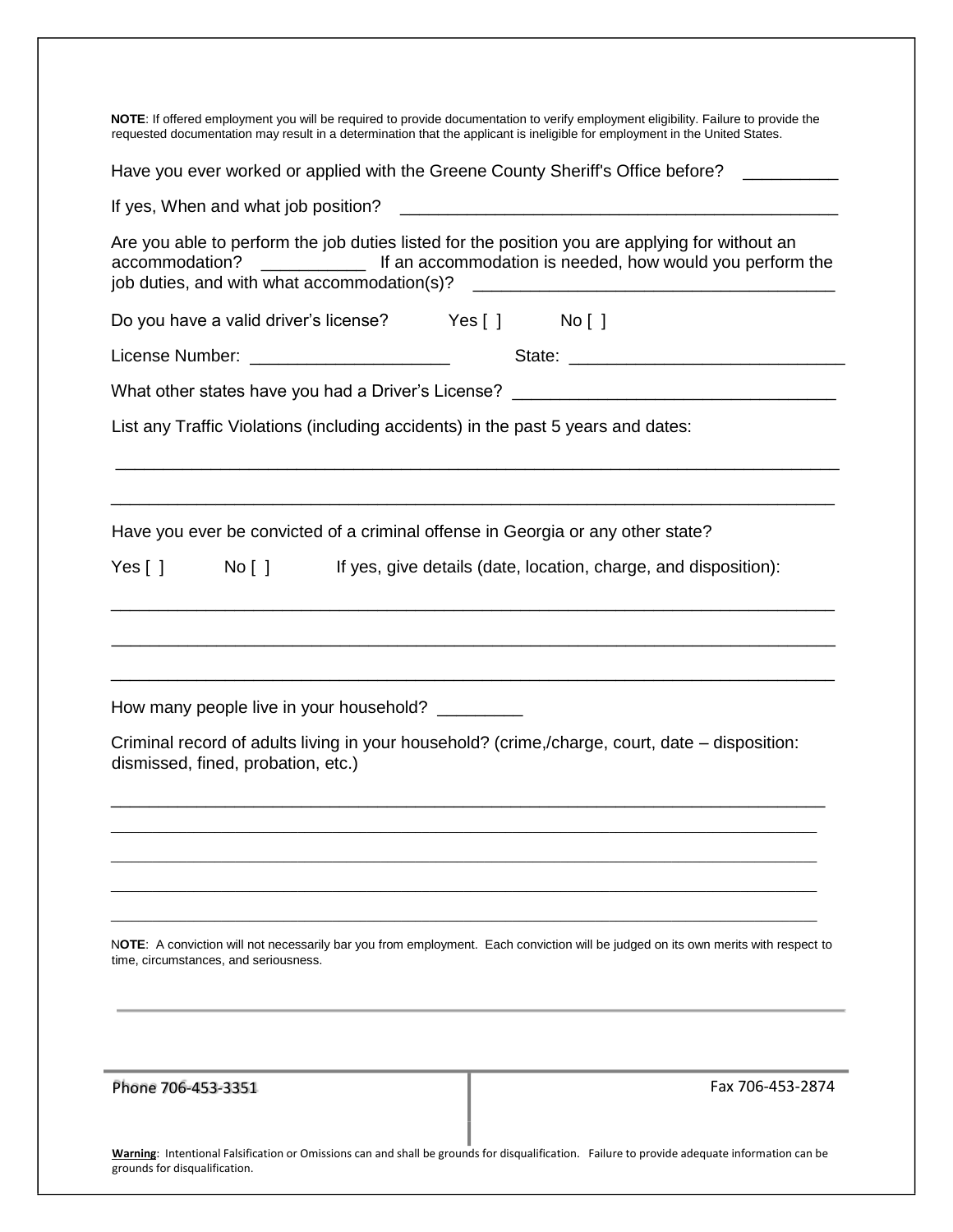### **Work History**

| Provide work history beginning with your current or most recent and continuing back 10 years.<br>Provide a complete address with zip code, and telephone numbers. Failure to provide<br>information may result in your disqualification. |                  |
|------------------------------------------------------------------------------------------------------------------------------------------------------------------------------------------------------------------------------------------|------------------|
|                                                                                                                                                                                                                                          |                  |
|                                                                                                                                                                                                                                          |                  |
|                                                                                                                                                                                                                                          |                  |
|                                                                                                                                                                                                                                          |                  |
|                                                                                                                                                                                                                                          |                  |
|                                                                                                                                                                                                                                          |                  |
|                                                                                                                                                                                                                                          |                  |
|                                                                                                                                                                                                                                          |                  |
|                                                                                                                                                                                                                                          |                  |
|                                                                                                                                                                                                                                          |                  |
|                                                                                                                                                                                                                                          |                  |
|                                                                                                                                                                                                                                          |                  |
|                                                                                                                                                                                                                                          |                  |
|                                                                                                                                                                                                                                          |                  |
|                                                                                                                                                                                                                                          |                  |
|                                                                                                                                                                                                                                          |                  |
|                                                                                                                                                                                                                                          |                  |
|                                                                                                                                                                                                                                          |                  |
| Duties:                                                                                                                                                                                                                                  |                  |
|                                                                                                                                                                                                                                          |                  |
| Phone 706-453-3351                                                                                                                                                                                                                       | Fax 706-453-2874 |
| Warning: Intentional Falsification or Omissions can and shall be grounds for disqualification. Failure to provide adequate information can be<br>grounds for disqualification.                                                           |                  |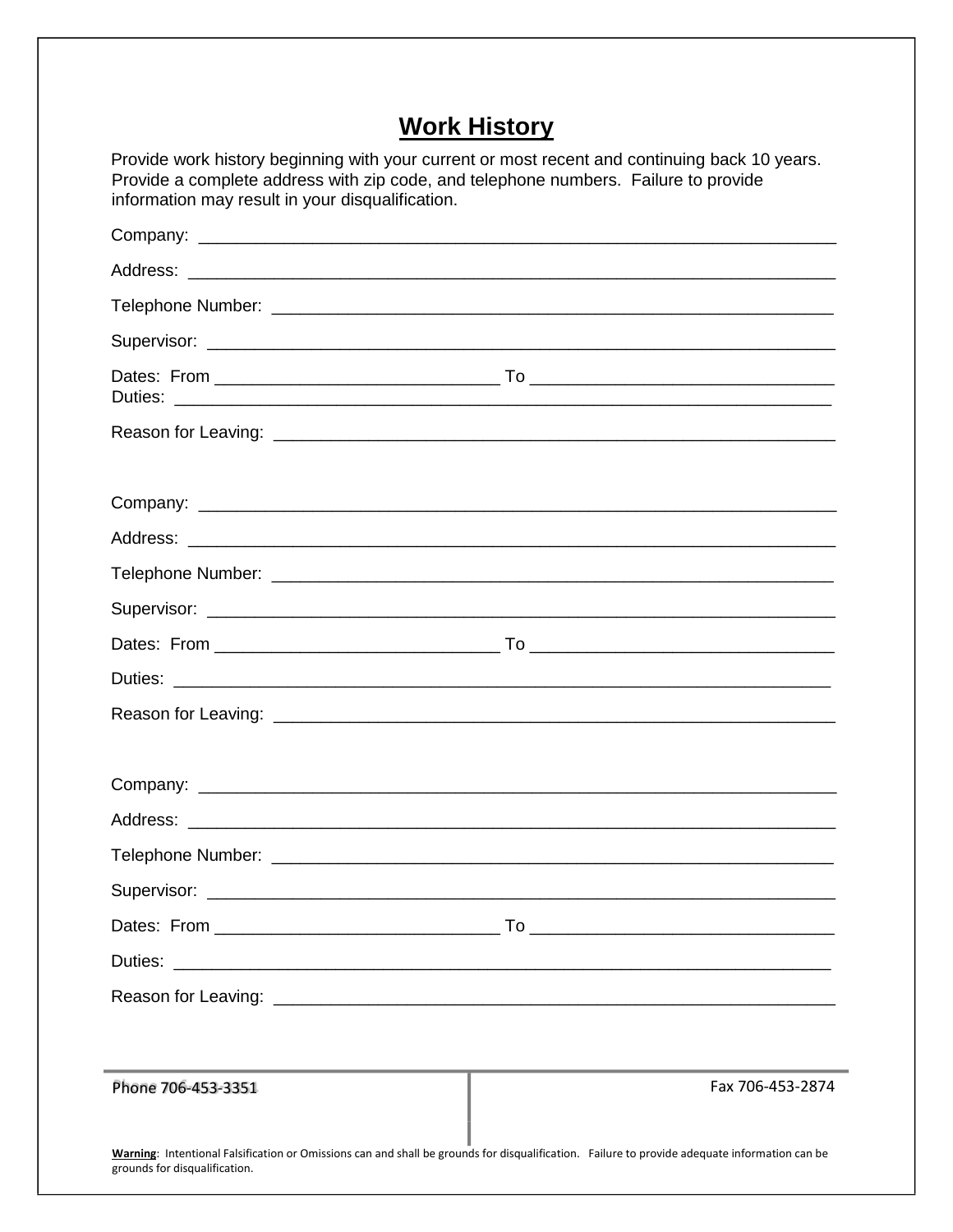| Has a supervisor ever reprimanded you for misconduct or failure to perform?                                                                                                    |
|--------------------------------------------------------------------------------------------------------------------------------------------------------------------------------|
| $Yes [ ]$ No $[]$                                                                                                                                                              |
|                                                                                                                                                                                |
| Have you ever been fired or forced to resign?<br>Yes [ ]<br>$No$ $\lceil$ $\rceil$                                                                                             |
|                                                                                                                                                                                |
|                                                                                                                                                                                |
| <b>Education</b>                                                                                                                                                               |
| High School Graduate: Yes []<br>No [ ]                                                                                                                                         |
|                                                                                                                                                                                |
|                                                                                                                                                                                |
| Yes [ ] No [ ]<br>GED:                                                                                                                                                         |
|                                                                                                                                                                                |
|                                                                                                                                                                                |
|                                                                                                                                                                                |
| Phone 706-453-3351<br>Fax 706-453-2874                                                                                                                                         |
| Warning: Intentional Falsification or Omissions can and shall be grounds for disqualification. Failure to provide adequate information can be<br>grounds for disqualification. |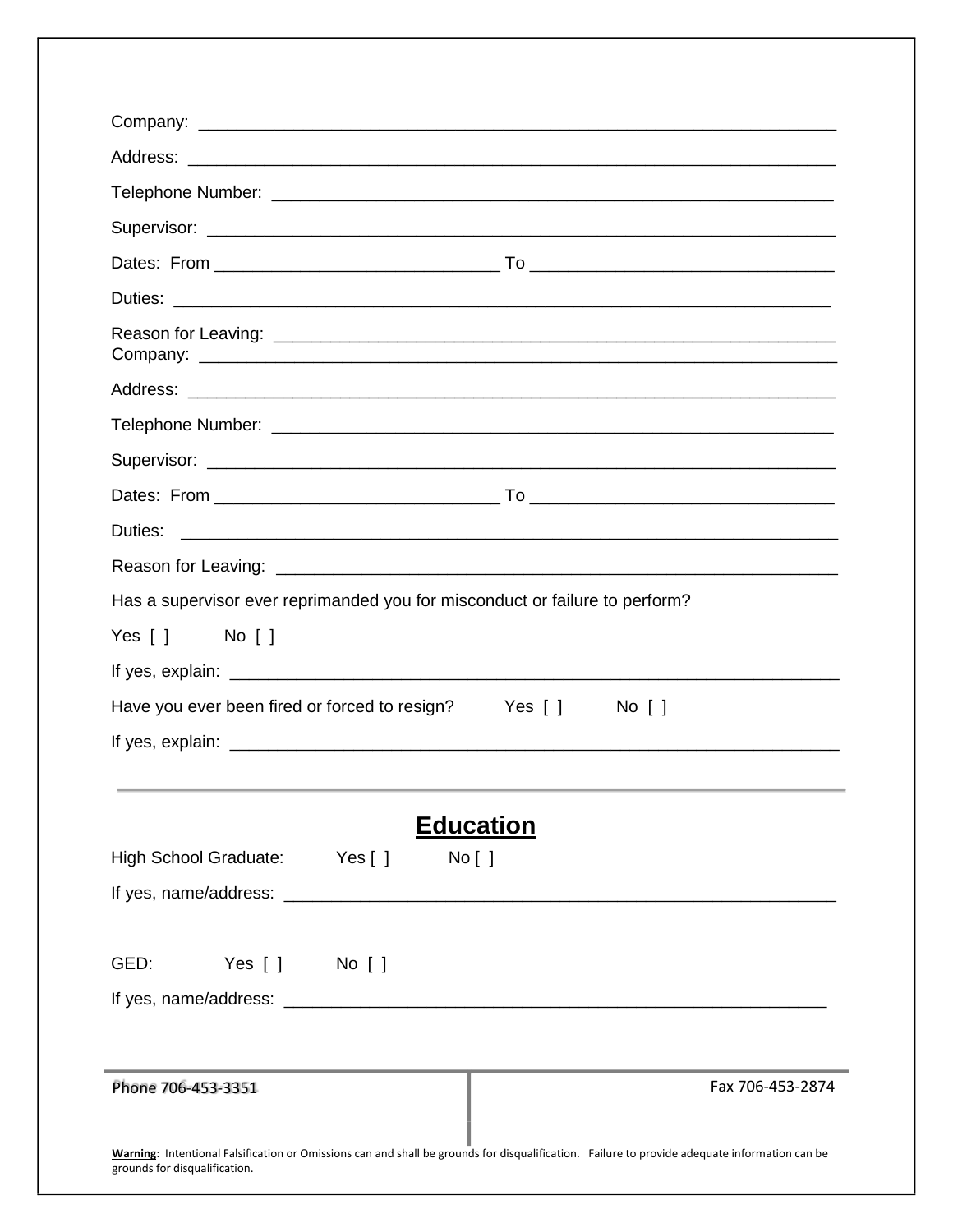| Post - Secondary Education: | Yes [ ]                | No [ ] |
|-----------------------------|------------------------|--------|
| If yes, name/address:       |                        |        |
| P.O.S.T. Certified: Yes []  | $No$ $\lceil$ $\rceil$ |        |

## 5 Personal References (not related to you)

| Phone 706-453-3351            | Fax 706-453-2874                                                                                                                              |  |  |  |  |
|-------------------------------|-----------------------------------------------------------------------------------------------------------------------------------------------|--|--|--|--|
|                               |                                                                                                                                               |  |  |  |  |
| grounds for disqualification. | Warning: Intentional Falsification or Omissions can and shall be grounds for disqualification. Failure to provide adequate information can be |  |  |  |  |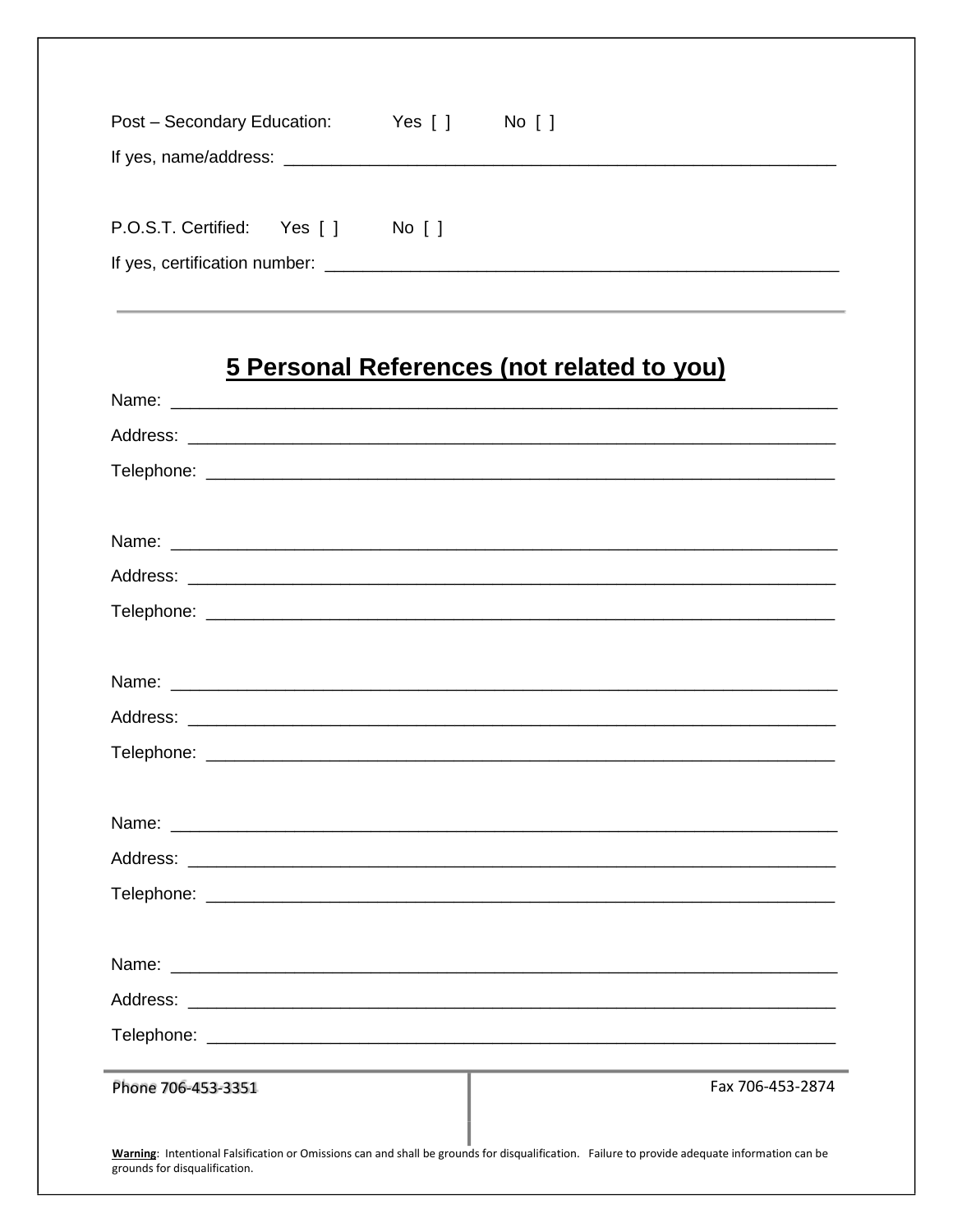| <b>Military History</b>                                                                                                                                                                       |
|-----------------------------------------------------------------------------------------------------------------------------------------------------------------------------------------------|
| Have you ever served in the United States Military: Yes [] No []                                                                                                                              |
| Have you ever served in the United States Military Reserves: Yes [] No []                                                                                                                     |
|                                                                                                                                                                                               |
|                                                                                                                                                                                               |
| Rank Achieved:<br>Have you ever been court - martialed, tried on charges, subject of Article 15, company<br>punishment or any other disciplinary action during military service: Yes [] No [] |
|                                                                                                                                                                                               |
| Are you receiving any disability pension form the United States Military: Yes [] No []                                                                                                        |
|                                                                                                                                                                                               |
| <u> 1980 - Andrea Station Barbara, actor a component de la componentación de la componentación de la componentaci</u><br>Are you registered for selective service: Yes [] No []               |
| <b>Financial History</b>                                                                                                                                                                      |
|                                                                                                                                                                                               |
| ,一个人的人都是一个人的人,我们就是一个人的人,我们就是一个人的人,我们就是一个人的人,我们就是一个人的人,我们就是一个人的人,我们就是一个人的人,我们就是一个                                                                                                              |
|                                                                                                                                                                                               |
| <b>Drug/Alcohol Use</b>                                                                                                                                                                       |
| Have you ever used Illegal drugs?<br>$No$ $\lceil$ $\rceil$<br>Yes $\lceil \cdot \rceil$                                                                                                      |
| If yes, explain (how many times and when:                                                                                                                                                     |
| Phone 706-453-3351<br>Fax 706-453-2874                                                                                                                                                        |
| Warning: Intentional Falsification or Omissions can and shall be grounds for disqualification. Failure to provide adequate information can be<br>grounds for disqualification.                |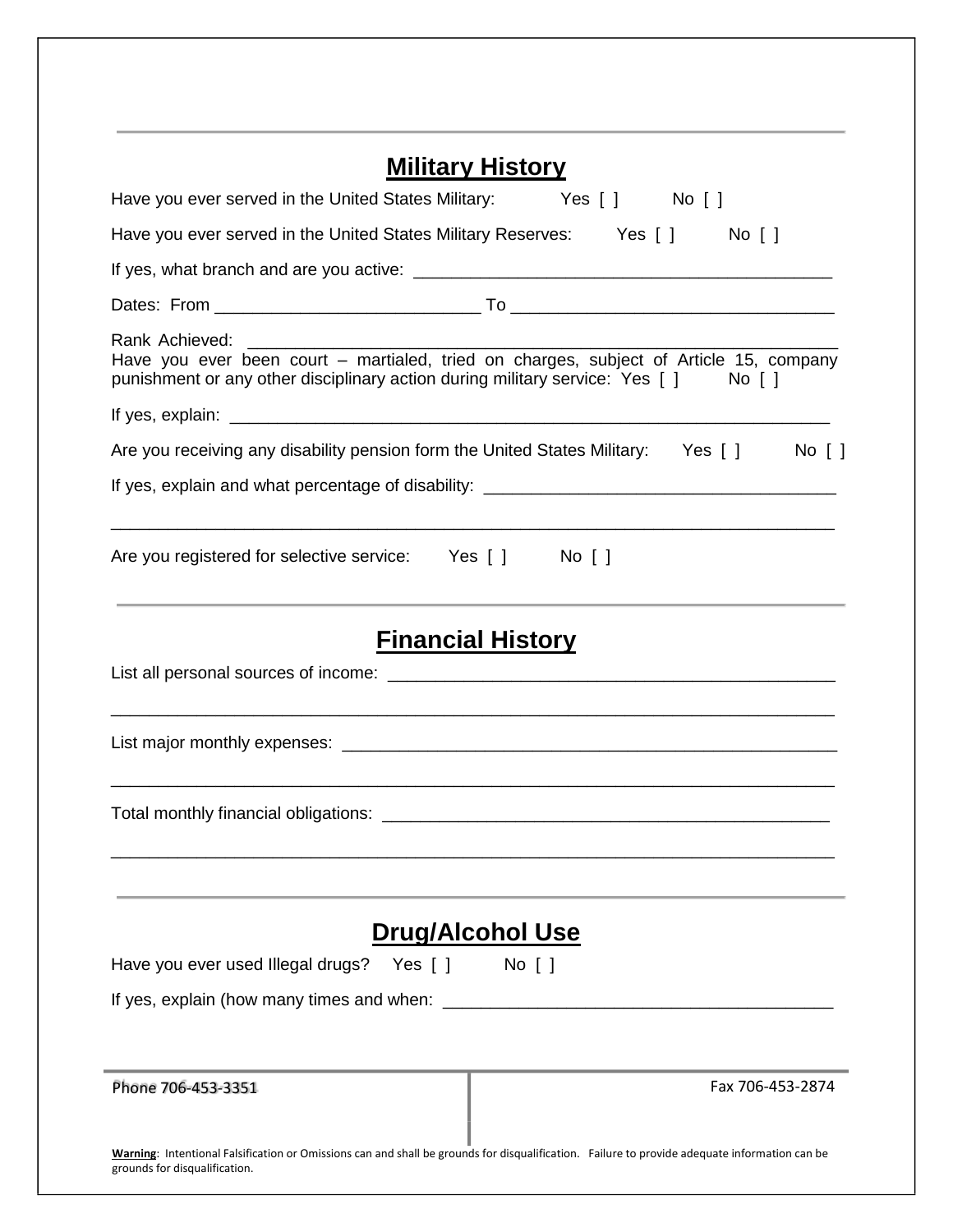| Do you drink alcohol? Yes [] No []                                                                                                     |  |  |  |  |  |
|----------------------------------------------------------------------------------------------------------------------------------------|--|--|--|--|--|
|                                                                                                                                        |  |  |  |  |  |
|                                                                                                                                        |  |  |  |  |  |
| Have you ever been fired, forced to resign, penalized, or counseled for drinking?                                                      |  |  |  |  |  |
| Yes [ ] No [ ]                                                                                                                         |  |  |  |  |  |
|                                                                                                                                        |  |  |  |  |  |
| Have you ever had any family trouble due to drinking? Yes $\begin{bmatrix} 1 \\ \end{bmatrix}$ No $\begin{bmatrix} 1 \\ \end{bmatrix}$ |  |  |  |  |  |
|                                                                                                                                        |  |  |  |  |  |
|                                                                                                                                        |  |  |  |  |  |

failure to provide adequate information will be taken into consideration, etc.

Phone 706-453-3351 Fax 706-453-2874